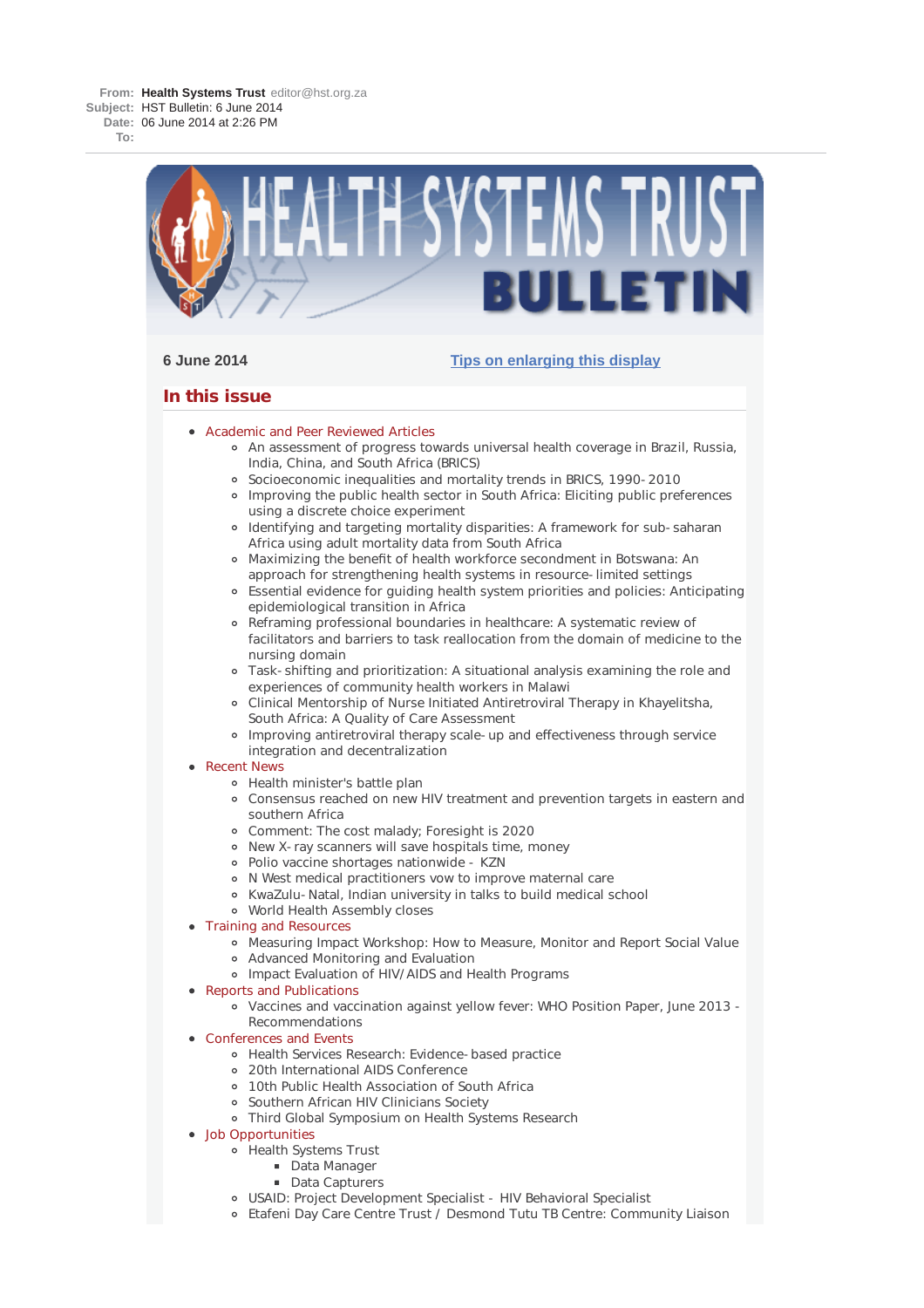**Officer** 

Ndlovu Care Group: Radiographer

# **Academic and Peer Reviewed Articles**

# **An assessment of progress towards universal health coverage in Brazil, Russia, India, China, and South Africa (BRICS)**

*Marten R, McIntyre D, Travassos C, Shishkin S, Longde W, Reddy S, et al. The Lancet. Published: 30 April 2014.*

Brazil, Russia, India, China, and South Africa (BRICS) represent almost half the world's population, and all five national governments recently committed to work nationally, regionally, and globally to ensure that universal health coverage (UHC) is achieved. This analysis reviews national efforts to achieve UHC... Read More »

Source: http://www.thelancet.com/journals/lancet/article/PIIS0140-6736(14)60075-1/abstract[Accessed: 6 June 2014]

#### **back to top**

# **Socioeconomic inequalities and mortality trends in BRICS, 1990-2010**

*Mújica OJ, Vázquez E, Duarte EC, Cortez-Escalante JJ, Molina J, Barbosa da Silva J. WHO. Published: June 2014.*

Objective: To explore the presence and magnitude of - and change in - socioeconomic and health inequalities between and within Brazil, the Russian Federation, India, China and South Africa - the countries known as BRICS - between 1990 and 2010... Read More »

Source: http://www.who.int/bulletin/volumes/92/6/13-127977-ab/en/[Accessed: 6 June 2014]

#### **back to top**

## **Improving the public health sector in South Africa: Eliciting public preferences using a discrete choice experiment**

*Honda A, Ryan M, van Niekerk R, McIntyre D. Health Policy Plan. Published: 29 May 2014.*

The introduction of national health insurance (NHI), aimed at achieving universal coverage, is the most important issue currently on the South African health policy agenda... Read More »

Source: http://www.ncbi.nlm.nih.gov/pubmed/24876077[Accessed: 6 June 2014]

### **back to top**

## **Identifying and targeting mortality disparities: A framework for sub-saharan Africa using adult mortality data from South Africa**

*Sartorius B, Sartorius K. Plos One. Published: 14 August 2013.*

Health inequities in developing countries are difficult to eradicate because of limited resources. The neglect of adult mortality in Sub-Saharan Africa (SSA) is a particular concern. Advances in data availability, software and analytic methods have created opportunities... Read More »

Source: http://www.plosone.org/article/info%3Adoi%2F10.1371%2Fjournal.pone.0071437[Accessed: 6 June 2014]

# **back to top**

# **Maximizing the benefit of health workforce secondment in Botswana: An approach for strengthening health systems in resource-limited settings**

*Grignon JS, Ledikwe JH, Makati D, Nyangah R, Sento BW, Semo B. Risk Management and Healthcare Policy. Published: 16 May 2014.*

To address health systems challenges in limited-resource settings, global health initiatives, particularly the President's Emergency Plan for AIDS Relief, have seconded health workers to the public sector... Read More »

Source: http://www.dovepress.com/maximizing-the-benefit-of-health-workforce-secondment-in-botswana-an-apeer-reviewed-article-RMHP[Accessed: 6 June 2014]

### **back to top**

# **Essential evidence for guiding health system priorities and policies: Anticipating epidemiological transition in Africa**

*Peter Byass, Don de Savigny, Alan D. Lopez. Global Health Action. Published: 15 May 2014.*

Despite indications that infection-related mortality in sub-Saharan Africa may be decreasing and the burden of non-communicable diseases increasing, the overwhelming reality is that health information systems across most of sub-Saharan Africa remain too weak to track epidemiological transition in a meaningful and effective way... Read More »

Source: http://www.globalhealthaction.net/index.php/gha/article/view/23359[Accessed: 6 June 2014]

#### **back to top**

**Reframing professional boundaries in healthcare: A systematic review of facilitators and barriers to task reallocation from the domain of medicine to the nursing domain** *Maartje G.H. Niezenemail, Jolanda J.P. Mathijssen. Health Policy Journal. Published: 1 May 2014.*

One of the innovative approaches to dealing with the anticipated shortage of physicians is to reallocate tasks from the professional domain of medicine to the nursing domain... Read More »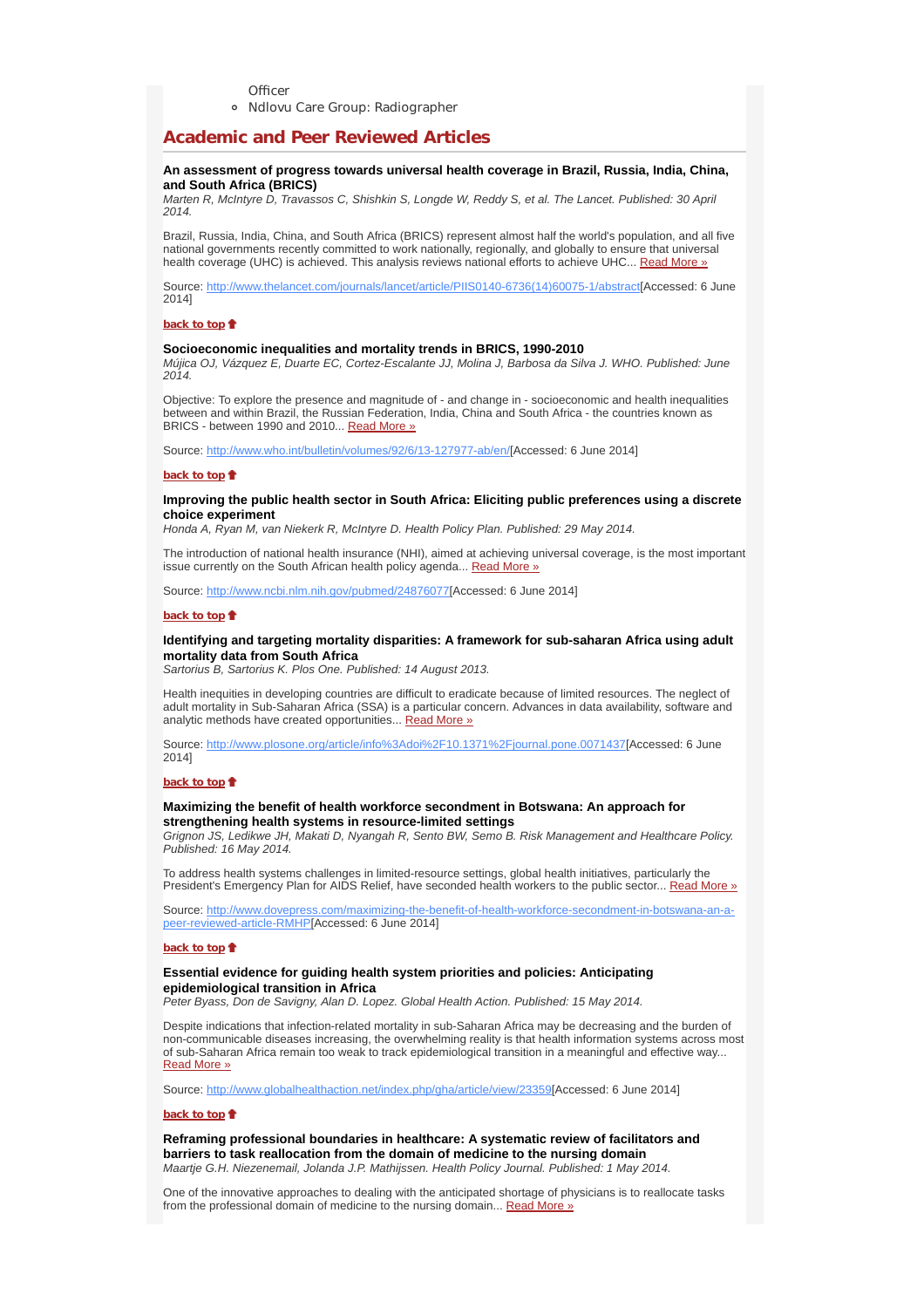Source: http://www.healthpolicyjrnl.com/article/S0168-8510(14)00115-8/fulltext[Accessed: 6 June 2014]

#### **back to top**

# **Task-shifting and prioritization: A situational analysis examining the role and experiences of community health workers in Malawi**

*Sarah Smith, Amber Deveridge, Joshua Berman, Joel Negin, Nwaka Mwambene, Elizabeth Chingaipe, Lisa M Puchalski Ritchie and Alexandra Martiniuk. Human Resources for Health 2014. Published: 2 May 2014.*

As low- and middle-income countries face continued shortages of human resources for health and the double burden of infectious and chronic diseases, there is renewed international interest in the potential for community health workers to assume a growing role in strengthening health systems... Read More »

Source: http://www.human-resources-health.com/content/12/1/24[Accessed: 6 June 2014]

#### **back to top**

## **Clinical Mentorship of Nurse Initiated Antiretroviral Therapy in Khayelitsha, South Africa: A Quality of Care Assessment**

*Ann Green, Virginia de Azevedo, Gabriela Patten, Mary-Ann Davies, Mary Ibeto, Vivian Cox. Plos One. Published: 2 June 2014.*

To combat the AIDS epidemic and increase HIV treatment access, the South African government implemented a nurse-based, doctor-supported model of care that decentralizes administration of antiretroviral treatment (ART) for HIV positive patients through nurse initiated and managed ART... Read More »

Source: http://www.plosone.org/article/info%3Adoi%2F10.1371%2Fjournal.pone.0098389[Accessed: 6 June 2014]

#### **back to top**

### **Improving antiretroviral therapy scale-up and effectiveness through service integration and decentralization**

*Suthar, Amitabh B, Rutherford, George W, Horvath, Tara, Doherty, Meg C, Negussie, Eyerusalem K. AIDS. Published: March 2014.*

Current service delivery systems do not reach all people in need of antiretroviral therapy (ART)... Read More »

Source: http://journals.lww.com/aidsonline/Fulltext/2014/03002[Accessed: 6 June 2014]

### **back to top**

# **Recent News**

#### **Health minister's battle plan**

*Financial Mail. Published: 5 June 2014.*

The roll-out of national health insurance (NHI) is top of the agenda of health minister Aaron Motsoaledi...Read More »

Source: http://www.financialmail.co.za/features/2014/06/05/health-ministers-battle-plan[Accessed: 6 June 2014]

#### **back to top**

#### **Consensus reached on new HIV treatment and prevention targets in eastern and southern Africa**

*UNAIDS. Published: 23 May 2014.*

Participants attending a two-day consultative workshop held on 19 and 20 May in Johannesburg, South Africa, agreed to set new targets for 2020 and 2030 to scale up access to HIV treatment and prevention programmes in eastern and southern Africa... Read More »

Source: http://www.unaids.org/en/resources/presscentre/featurestories/2014/may/20140523esa/[Accessed: 6 June 2014]

#### **back to top**

# **Comment: The cost malady; Foresight is 2020**

*Mail&Guardian. Published: 30 May 2014.*

Vital changes need to be made in healthcare to give patients better value for their money... Read More »

Source: http://mg.co.za/article/2014-05-30-comment-the-cost-malady-foresight-is-2020/[Accessed: 6 June 2014]

**back to top**

# **New X-ray scanners will save hospitals time, money**

*BDlive. Published: 29 May 2014.*

Government is expecting savings of at least R8m over the first five years of use of each of the full body X-ray scanners that will be introduced in Gauteng hospitals and forensic pathology units within the next year...Read More »

Source: http://www.bdlive.co.za/national/health/2014/05/29/new-x-ray-scanners-will-save-hospitals-timemoney[Accessed: 6 June 2014]

#### **back to top**

**Polio vaccine shortages nationwide - KZN**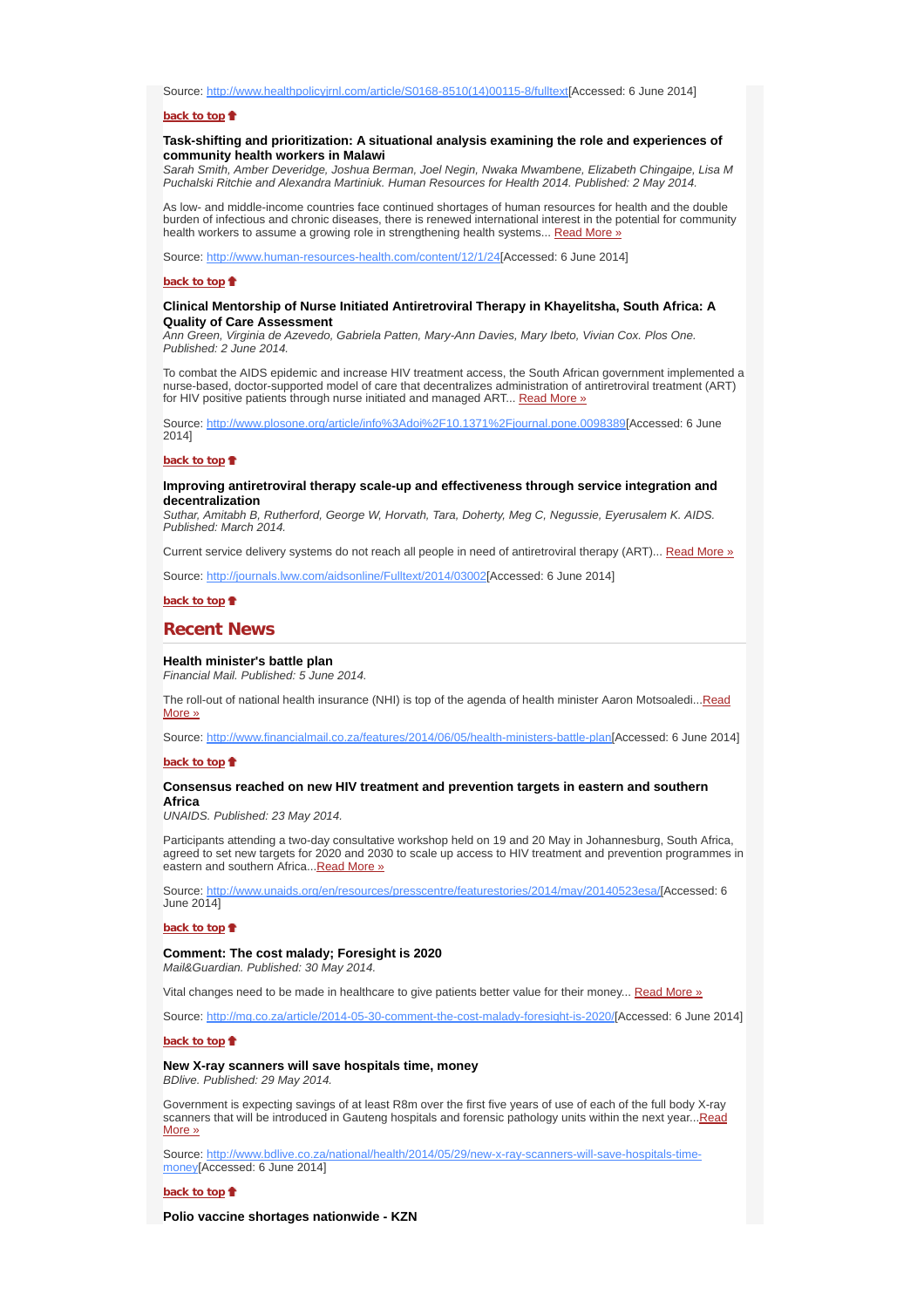*News24. Published: 4 June 2014.*

The shortage of polio vaccine in hospitals was a nationwide problem which originates from the supplier, the KwaZulu-Natal health department said on Wednesday... Read More »

Source: http://www.news24.com/SouthAfrica/News/Polio-vaccine-shortages-nationwide-KZN-20140604[Accessed: 6 June 2014]

#### **back to top**

# **N West medical practitioners vow to improve maternal care**

*SABC. Published: 30 May 2014.*

Medical practitioners and experts in the field of maternal and newborn care in North West, have vowed to keep fingers on the pulse of maternal and neonatal care, to better the lives of mothers and babies...Read More »

Source: http://www.sabc.co.za/news/a/fb781200442eaa649d1ebd89a186b34b/N-West-medical-practitionersvow-to-improve-maternal-care--20140530[Accessed: 6 June 2014]

### **back to top**

## **KwaZulu-Natal, Indian university in talks to build medical school**

*BDlive. Published: 2 June 2014.*

Talks between the KwaZulu-Natal provincial government and India's Manipal University to establish South Africa's first private medical school are at an advanced stage. Construction on the site of the new university is expected to start later this year in Newcastle, in northern KwaZulu-Natal...Read More »

Source: http://www.bdlive.co.za/national/education/2014/06/02/kwazulu-natal-indian-university-in-talks-to-buildmedical-school[Accessed: 6 June 2014]

#### **back to top**

## **World Health Assembly closes**

*WHO. Published: 24 May 2014.*

The Sixty-seventh World Health Assembly closed today, after adopting more than 20 resolutions on public health issues of global importance...Read More »

Source: http://www.who.int/mediacentre/news/releases/2014/WHA-20140524/en/[Accessed: 6 June 2014]

## **back to top**

# **Training and Resources**

#### **Measuring Impact Workshop: How to Measure, Monitor and Report Social Value** *When: 17-18 June 2014*

*Venue: Gordon Institute of Business Science (GIBS), Pretoria, South Africa*

The Gordon Institute of Business Science (GIBS) is hosting a two-day, interactive workshop that will equip you with the tools you need to not just measure your outputs and outcomes, but to track your social impact.Click Here>>

## **back to top**

### **Advanced Monitoring and Evaluation**

*When: 30 June to 4 July 2014*

*Venue: International NGO Training and Research Centre (INTRAC), Oxford, United Kingdom*

This course builds on participants' understanding and skills of how to develop sustainable and cost effective monitoring and evaluation processes and practices within their own projects and organisations. It is also relevant for those trying to improve and enhance current M&E processes, or supporting partners to develop and implement effective M&E. The focus is on ensuring M&E contributes towards improving organisational learning and accountability. Click Here>>

### **back to top**

# **Impact Evaluation of HIV/AIDS and Health Programs**

*When: 21 July to 1 August 2014 Venue: Pretoria, South Africa*

The workshop will provide intensive training in the concepts of program evaluation and in the tools and techniques for evaluating program impact.Click Here>>

**back to top**

# **Reports and Publications**

# **Vaccines and vaccination against yellow fever: WHO Position Paper, June 2013 - Recommendations**

*WHO. Published: 2013.*

This updated position paper on yellow fever (YF) vaccines and vaccination replaces the previous 2003 WHO position paper and summarizes recent developments in the field.Click Here»

**back to top**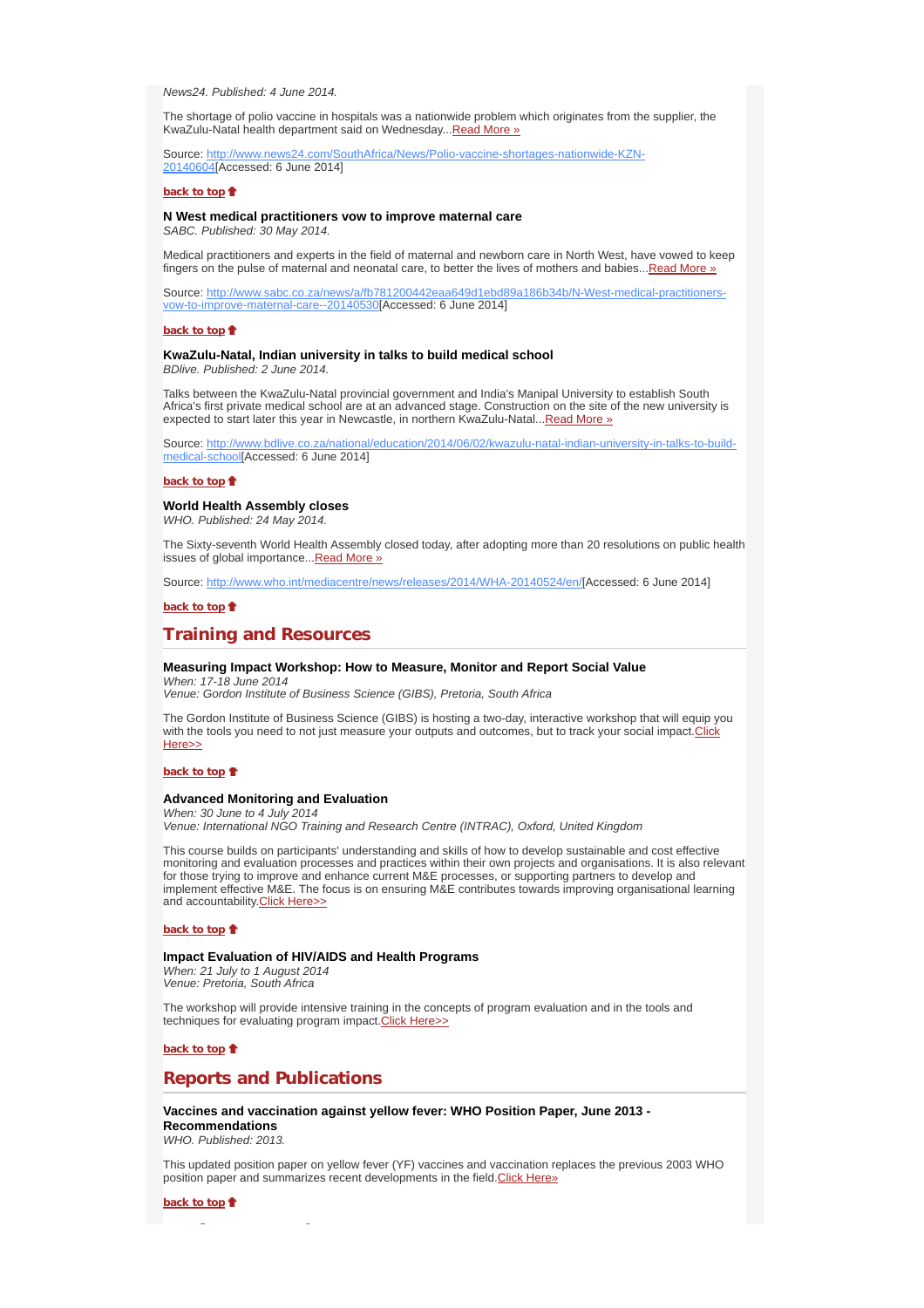# **Conferences and Events**

## **Health Services Research: Evidence-based practice**

*When: 1-3 July 2014 Venue: King's College London, UK URL: http://www.health-services-research.com/conference/*

BioMed Central, in association with its portfolio of health services research and policy journals, is pleased to announce the first international conference, Health Services Research: Evidence-based practice, that will take place 1-3 July 2014 at King's College London, UK. As health services research is a multidisciplinary field, this meeting will have a broad scope and address topics from many viewpoints, with a focus on international health policy but including local health care systems.

#### **back to top**

# **20th International AIDS Conference**

*When: 20-25 July 2014 Venue: Melbourne, Australia URL: http://www.aids2014.org/*

The AIDS 2014 programme will present new scientific knowledge and offer many opportunities for structured dialogue on the major issues facing the global response to HIV. A variety of session types - from abstract-driven presentations to symposia, bridging and plenary sessions - will meet the needs of various participants.

### **back to top**

### **10th Public Health Association of South Africa**

*When: 3-6 September 2014 Venue: Protea Ranch Resort, Polokwane, South Africa URL: http://www.phasa.org.za/10th-phasa-conference-2014/*

The 10th anniversary of the Public Health Association of South Africa (PHASA) conference will be celebrated with the hosting of the conference in Polokwane (Limpopo) from 3 to 6 September 2014. The workshops will take place on the 3rd, the actual conference on the 4th and 5th, and the student symposium on the 6th of September.

#### **back to top**

# **Southern African HIV Clinicians Society**

*When: 24-27 September 2014 Venue: Cape Town, South Africa URL: http://sahivsoc2014.co.za/*

Clear your diaries for 24-27 September 2014, as we head for Cape Town again and a dizzying array of excellent speakers, skills building sessions, debates, challenging cases and research findings. We are assembling our organising committee from across the country, to ensure that every aspect of HIV medicine is covered. We are also debating and releasing new guidelines.

# **back to top**

## **Third Global Symposium on Health Systems Research**

*When: 30 September to 3 October 2014 Venue: Cape Town International Convention Centre, South Africa URL: http://hsr2014.healthsystemsresearch.org/*

The theme of the symposium is the science and practice of people-centred health systems, chosen to enable participants to address current and critical concerns of relevance across countries in all parts of the world. Researchers, policy-makers, funders, implementers and other stakeholders, from all regions and all socioeconomic levels, will work together on the challenge of how to make health systems more responsive to the needs of individuals, families and communities.

# **back to top**

# **Job Opportunities**

# **Health Systems Trust**

**Data Manager**

*Closing Date: 10 June 2014 Please view our website for more details http://www.hst.org.za/jobs/data-manager-hiv-prevention-study*

**Data Capturers** *Closing Date: 10 June 2014 Please view our website for more details http://www.hst.org.za/jobs/data-capturers-hiv-prevention-study*

## **USAID: Project Development Specialist - HIV Behavioral Specialist**

*Closing Date: 11 June 2014 Please view our website for more details http://www.hst.org.za/jobs/project-development-specialist-hiv-behavioral-specialist*

**Etafeni Day Care Centre Trust / Desmond Tutu TB Centre: Community Liaison Officer** *Closing Date: 11 June 2014 Please view our website for more details http://www.hst.org.za/jobs/community-liaison-officer*